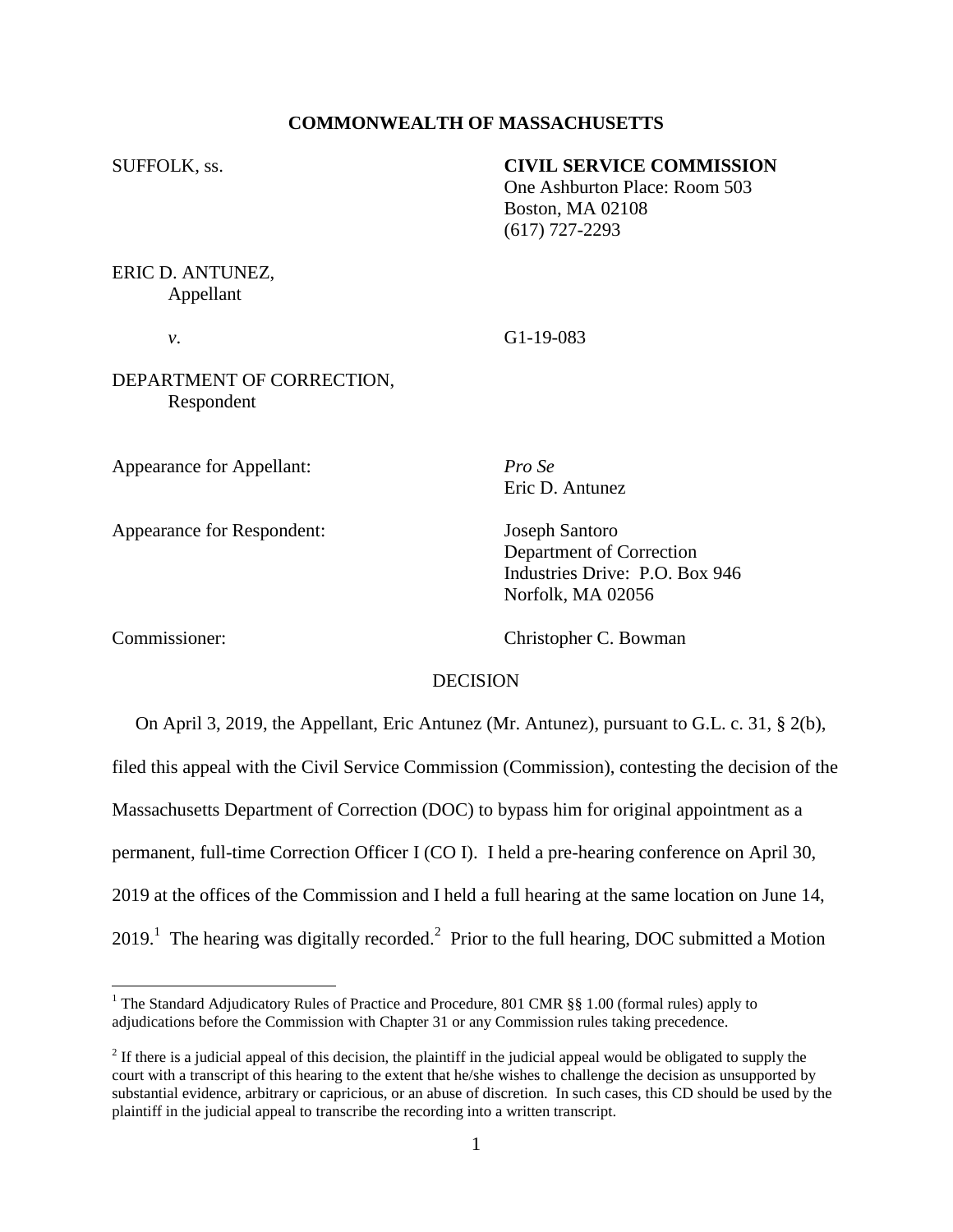to Dismiss, stating that the Appellant is "not able to satisfy and maintain the eligibility requirements for obtaining a license to carry a firearm which is a requirement to prior to appointment as a Correction Officer." As this was not a stated reason for bypass, the motion is denied.

# **FINDINGS OF FACT:**

Eleven (11) exhibits were entered into evidence at the hearing. Based on those exhibits, the stipulated facts, the testimony of:

#### *Called by DOC:*

- Eugene T. Jalette, Supervising Identification Agent;
- Danielle R. Connor, Correction Officer II (CO II), Background Investigator;

### *Called by the Appellant:*

■ Eric Antunez, Appellant;

and taking administrative notice of all matters filed in the case and pertinent statutes, regulations, policies, and reasonable inferences from the credible evidence, I make the following findings of fact:

- 1. Mr. Antunez is thirty-two (32) years old, married and has two (2) children. He resides in Tewksbury, MA and has an Associate's degree in law enforcement. (Testimony of Mr. Antunez & Exhibit 3)
- 2. Mr. Antunez served in the Unites States Marines from 2005 to 2013 and has served in the Army Reserves since 2013. He was deployed to Iraq in 2007 / 2008 where he performed basic combat duties and he was deployed to Afghanistan in 2011 / 2012 where he performed security / search duties. He achieved the rank of Corporal E4 in the Marines, before being honorably discharged and currently serves in the rank of E5 Sergeant in the Army Reserves.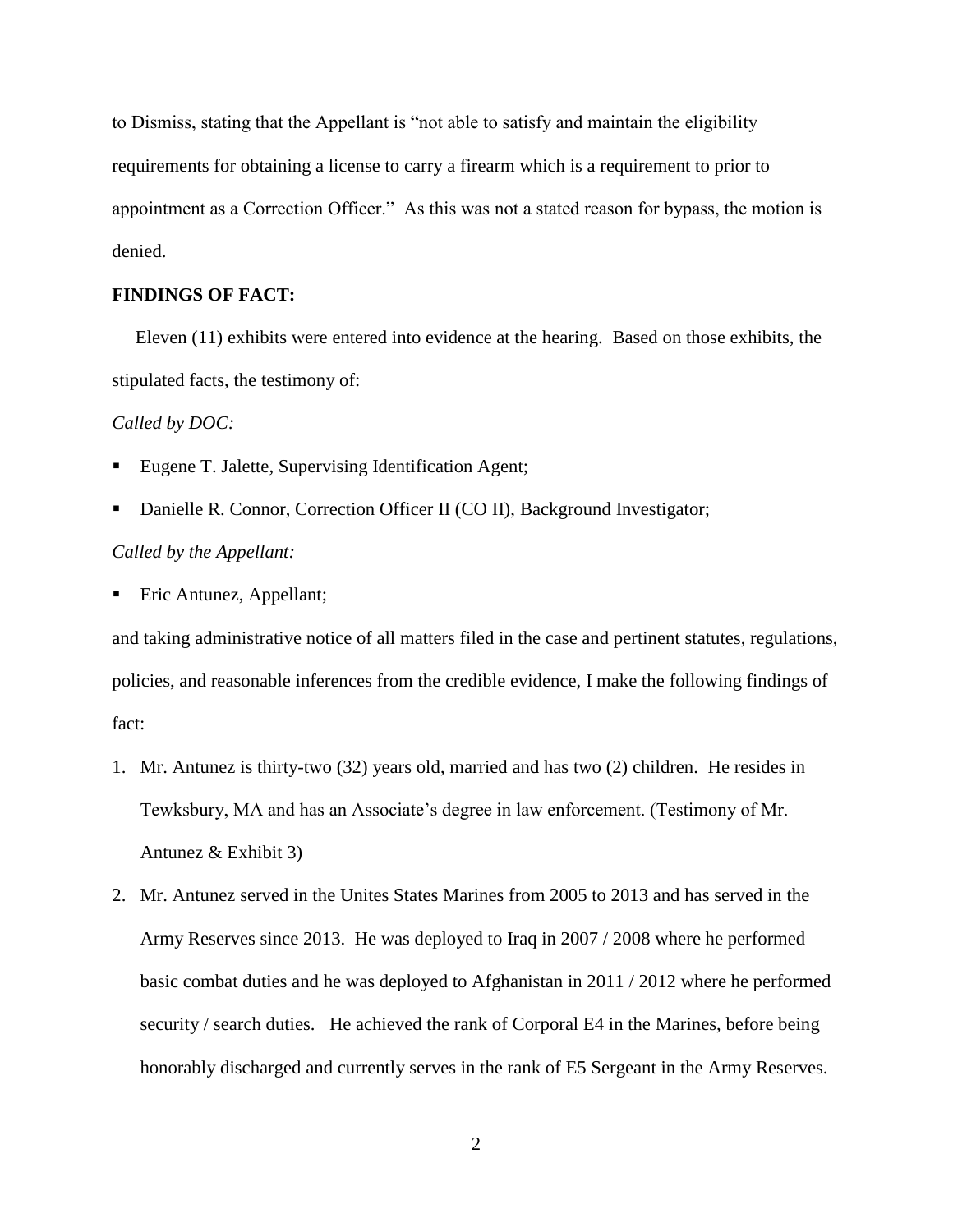He has received numerous awards and commendations, including good conduct medals while in the military. (Testimony of Mr. Antunez  $&$  Exhibit 3)

- 3. According to his commanding officer in the Army Reserves, Mr. Antunez is hard working, dependable, gets along with his co-workers, is punctual and does not abuse sick time. (Exhibit 3)
- 4. While serving in the Marine Corps in North Carolina in 2005, Mr. Antunez sought permission for leave after being informed that his mother was very ill. When told that the process to obtain authorization would take two (2) days, Mr. Antunez left without authorization. Although he learned upon returning home that his mother's medical condition was not as serious as he had been lead to believe, he did not return to his base for twentyseven (27) days. Mr. Antunez received non-judicial punishment for this unauthorized leave. (Testimony of Mr. Antunez)
- 5. In 2009, Mr. Antunez, while participating in a firearms training exercise for the Marines, was unaware that his firearm was loaded with live ammunition. Believing that his firearm was loaded with "blank" bullets, he fired the firearm into the air. He was disciplined for this error. (Testimony of Mr. Antunez)
- 6. For approximately seven (7) years, from 2009 to 2016, Mr. Antunez was employed at a security company in Columbus, Ohio. During his seven (7)-year tenure, he had one (1) minor disagreement with a supervisor regarding whether he (Mr. Antunez) could sit down next to a metal detector when no persons were passing through. As a result, he was transferred to another assignment. (Testimony of Mr. Antunez)

3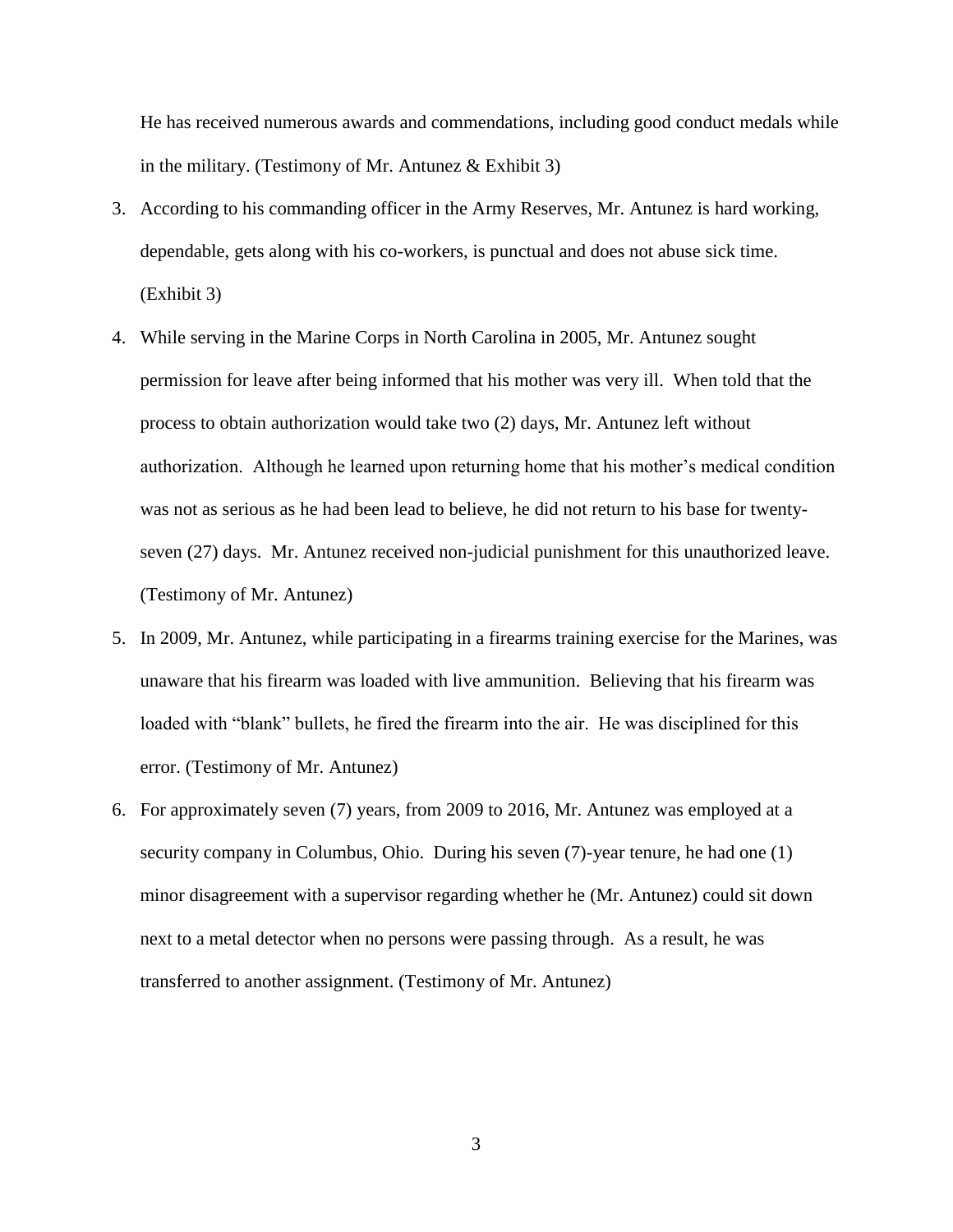- 7. For approximately seven (7) months, from 2017 to 2018, Mr. Antunez was employed as a correctional officer in Indiana. He received a written warning for taking a day off when he did not have any earned time off available to him. (Testimony of Mr. Antunez)
- 8. In November 2015, while living in Ohio, Mr. Antunez was arrested for aggravated menacing. A female friend of Mr. Antunez's girlfriend at the time stayed overnight at their home after reporting to them that she was being abused by her boyfriend. (Testimony of Mr. Antunez)
- 9. Mr. Antunez and his girlfriend drove the female friend home the next day. (Testimony of Mr. Antunez)
- 10. According to Mr. Antunez's written statement to DOC:

"When I arrived, her boyfriend came outside drinking an alcoholic beverage with dried blood on his fist and under his nose, yelling profanities and accusing me of being with his girlfriend. He started approaching my vehicle on the street. I observed him reaching in his pocket for his knife, at the time I un-holstered my weapon, directed it down in his direction and advised him to back away. We were separated by his brother, I holstered my weapon, got back in my vehicle and went to the dead end of the street. I then called police on myself and told them what had occurred." (Exhibit 12)

- 11. During his testimony before the Commission, Mr. Antunez clarified that he did not actually see a knife, but, rather, the outline of what he believed to be a knife. Mr. Antunez further clarified that he pointed the gun at the man's chest. (Testimony of Mr. Antunez)
- 12. On April 14, 2018, Mr. Antunez took the civil service examination for CO I and received a score in the 80s. (Stipulated Fact)
- 13. On October 22, 2018, Mr. Antunez's name appeared ranked  $27<sup>th</sup>$  on Certification No. 05868, from which DOC ultimately appointed one-hundred sixty (160) candidates as CO Is, onehundred forty-four (144) of whom were ranked below Mr. Antunez. (Stipulated Facts)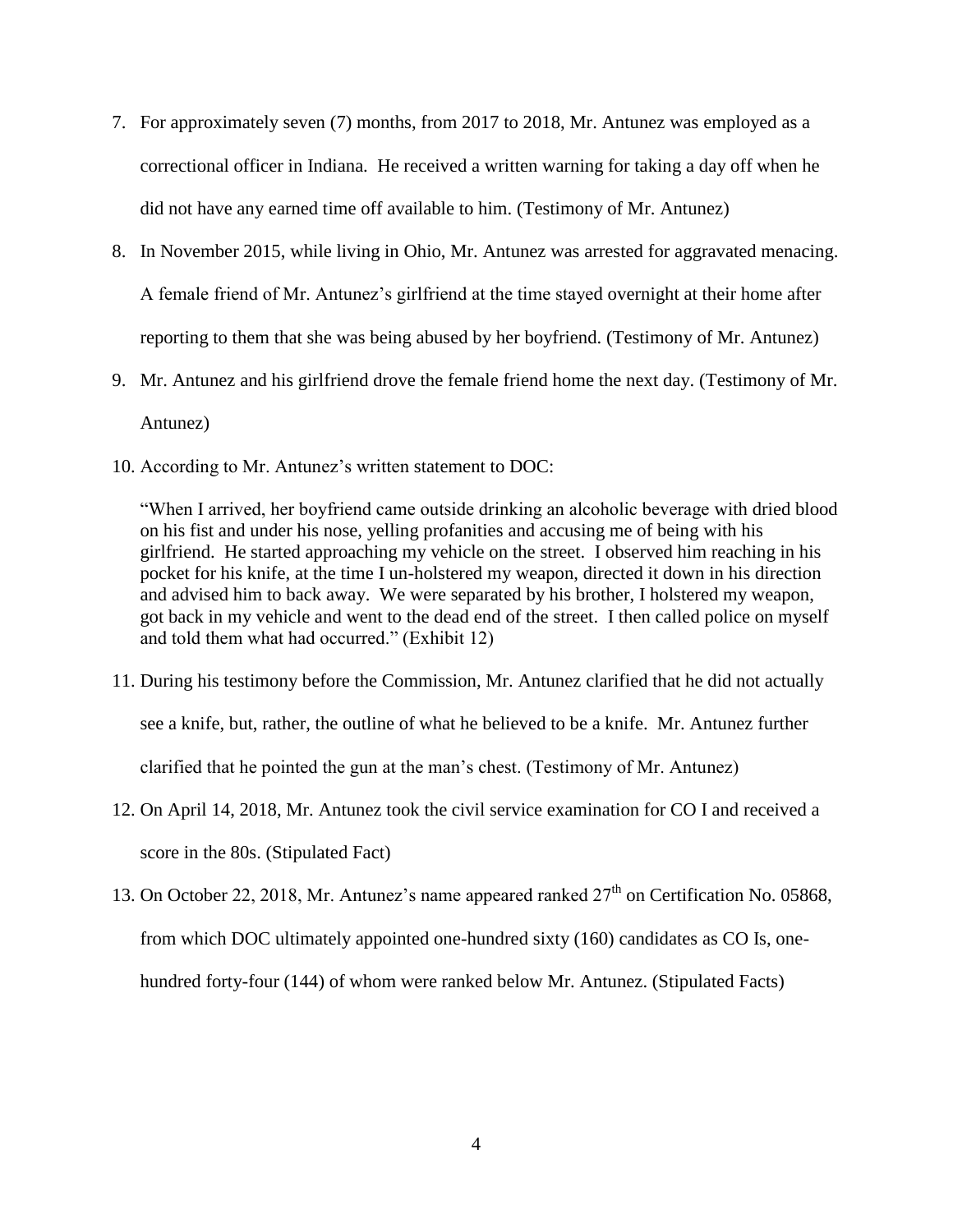- 14. DOC bypassed Mr. Antunez for multiple reasons, including, but not limited to: his discipline in the military; the two (2) incidents at his former employers; and the above-referenced incident involving a firearm in Ohio. (Exhibit 2)
- 15. A DOC background investigator met with Mr. Antunez and provided him with the opportunity to respond to the issues raised in the background investigation, including the opportunity to file a written statement with DOC, which he did. (Exhibit 12)
- 16. The DOC Commissioner and Human Resources Director met with the person responsible for overseeing background investigations to review the background investigations of all candidates, including Mr. Antunez. The DOC Commissioner and Human Resources Director reviewed the positive and negative aspects of the background investigation of Mr. Antunez and decided to bypass him for appointment as a CO I. (Testimony of Jalette)

#### *Legal Standard*

 The fundamental purpose of the civil service system is to guard against political considerations, favoritism, and bias in governmental hiring and promotion. The commission is charged with ensuring that the system operates on "[b]asic merit principles." Massachusetts Assn. of Minority Law Enforcement Officers v. Abban, 434 Mass. at 259, citing Cambridge v. Civil Serv. Comm'n., 43 Mass.App.Ct. at 304. "Basic merit principles" means, among other things, "assuring fair treatment of all applicants and employees in all aspects of personnel administration" and protecting employees from "arbitrary and capricious actions." G.L. c. 31, section 1. Personnel decisions that are marked by political influences or objectives unrelated to merit standards or neutrally applied public policy represent appropriate occasions for the Civil Service Commission to act. Cambridge at 304.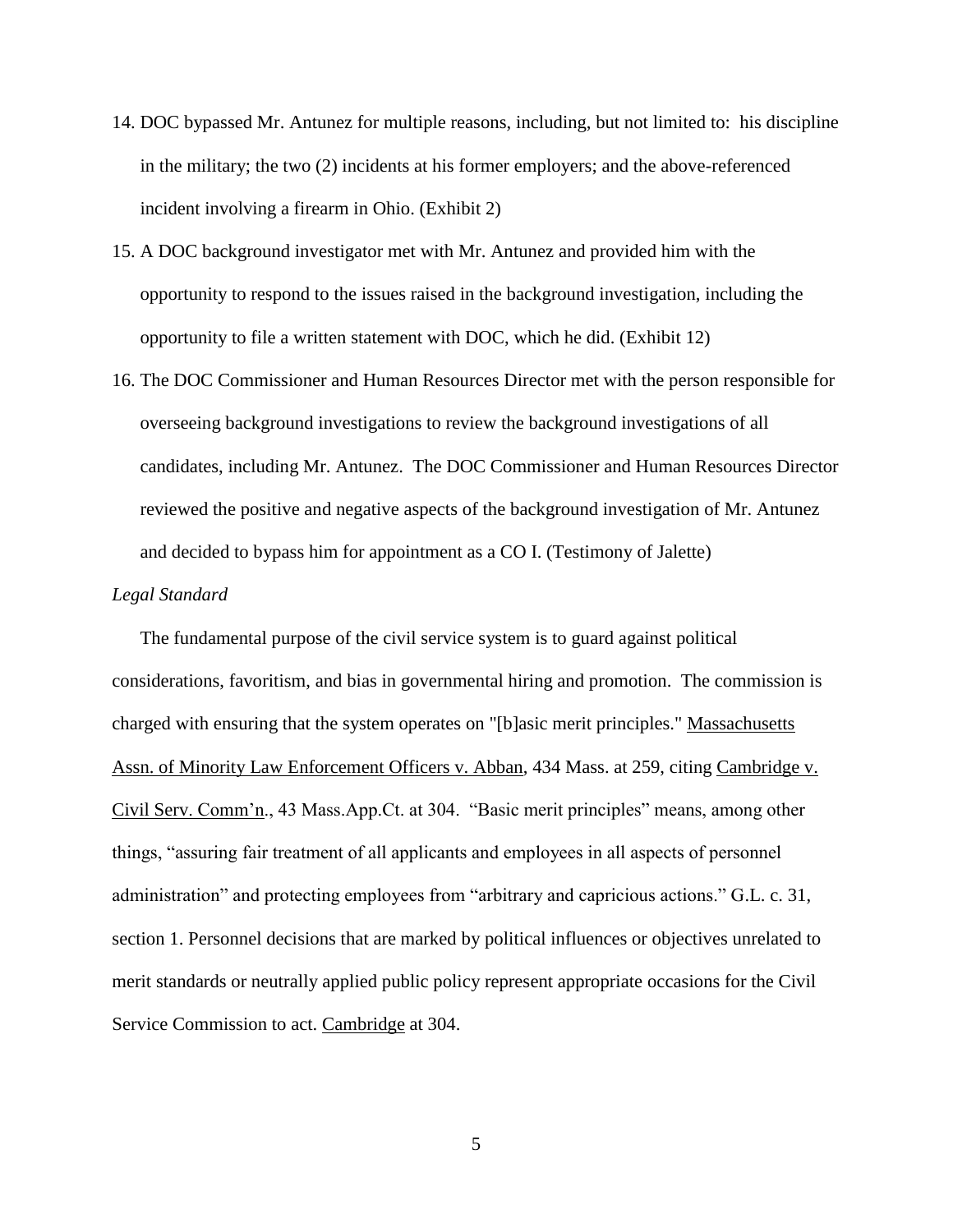The issue for the Commission is "not whether it would have acted as the appointing authority had acted, but whether, on the facts found by the commission, there was reasonable justification for the action taken by the appointing authority in the circumstances found by the commission to have existed when the Appointing Authority made its decision." Watertown v. Arria, 16 Mass.App.Ct. 331, 332 (1983). See Commissioners of Civil Service v. Municipal Ct. of Boston, 369 Mass. 84, 86 (1975); and Leominster v. Stratton, 58 Mass.App.Ct. 726, 727-728 (2003).

 The Commission's role, while important, is relatively narrow in scope: reviewing the legitimacy and reasonableness of the appointing authority's actions. City of Beverly v. Civil Service Comm'n, 78 Mass.App.Ct. 182, 189, 190-191 (2010) citing Falmouth v. Civil Serv. Comm'n, 447 Mass. 824-826 (2006) and ensuring that the appointing authority conducted an "impartial and reasonably thorough review" of the applicant. The Commission owes "substantial deference" to the appointing authority's exercise of judgment in determining whether there was "reasonable justification" shown. Beverly citing Cambridge at 305, and cases cited. "It is not for the Commission to assume the role of super appointing agency, and to revise those employment determinations with which the Commission may disagree." Town of Burlington, 60 Mass. App. Ct. 914, 915 (2004).

#### *Analysis*

 By a preponderance of the evidence, DOC has shown that it had reasonable justification for bypassing Mr. Antunez for appointment as a CO I.

 First, there is no evidence that the decision to bypass Mr. Antunez was due to political considerations, favoritism or bias. The background investigator gathered the facts in an objective manner and prepared an unbiased summary of her findings that was reviewed by the DOC Commissioner and Human Resource Director. In addition to potential concerns, the

6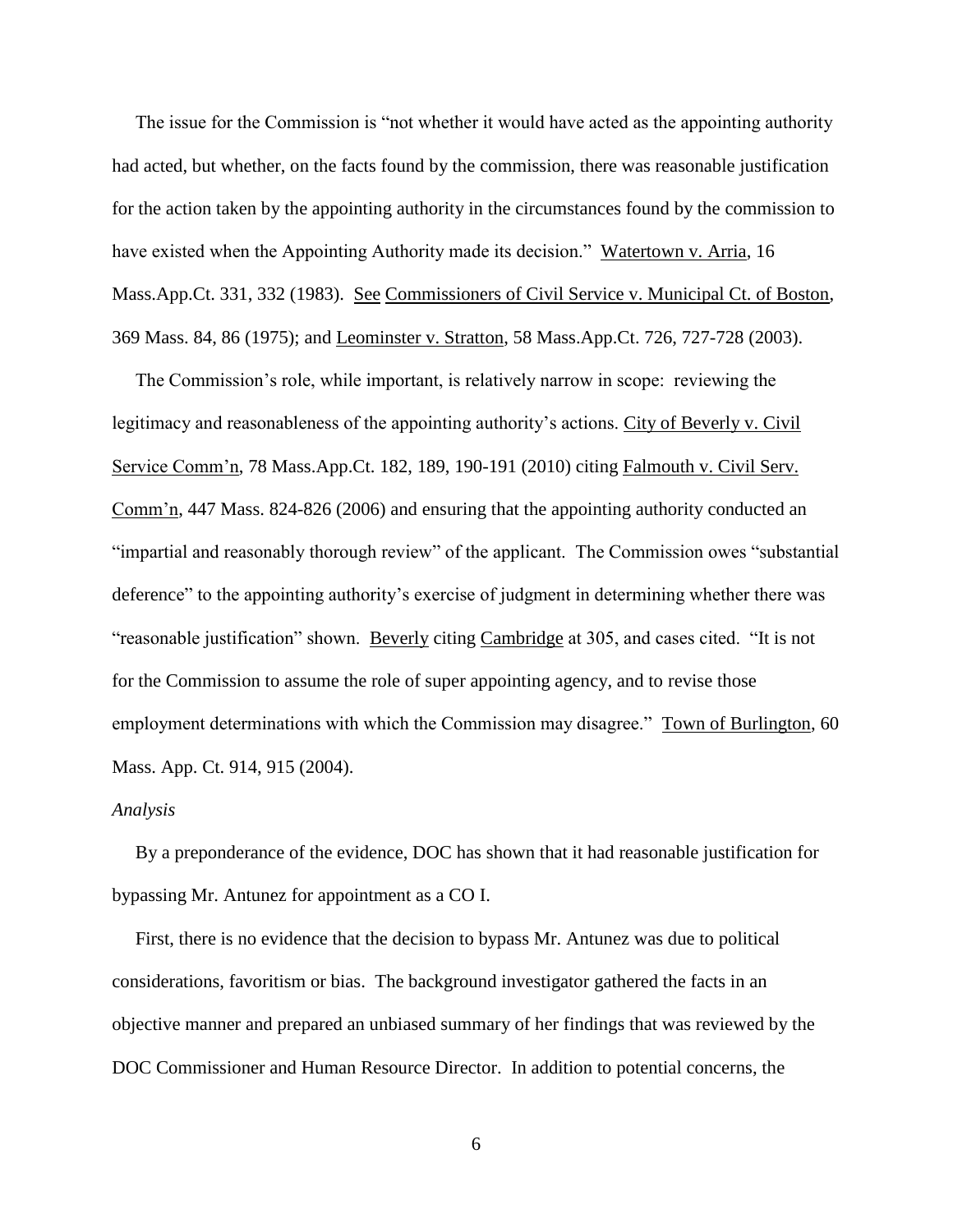summary included numerous positive attributes of Mr. Antunez for DOC to weigh in the decision-making process.

 Second, the above-referenced review was sufficiently thorough. The background investigator did not simply conduct a document review, but, rather, personally spoke with former employers, military officials, neighbors, references and Mr. Antunez himself before completing her report. Further, she gave Mr. Antunez the opportunity to submit a written statement addressing any negative issues raised in the background investigation. Also, instead of delegating the decisionmaking process to subordinates, the DOC Commissioner and Human Resources Director personally reviewed the background investigation of Mr. Antunez, which included both positive and negative information for consideration.

 Third, the reasons for bypass were legitimate and reasonable, including DOC's concerns related to the relatively recent 2015 incident in Ohio. Based solely on Mr. Antunez's testimony regarding how that event unfolded, DOC was reasonably justified to question his ability to exercise good judgment when confronted with a stressful situation. Mr. Antunez, at a minimum, dangerously *escalated* a situation, a legitimate concern for DOC officials who rely on front-line correction officers to *defuse* and *de-escalate* stressful situations as part of their daily job duties and responsibilities.

 As discussed at the conclusion of the full hearing, nothing in this decision should be viewed as permanently disqualifying Mr. Antunez for appointment as a correction officer. Mr. Antunez has (many) positive attributes, including, but not limited to, his honorable military service which includes tours of duty in both Iraq and Afghanistan. He offered candid, forthright testimony at the hearing and poignantly described his sincere desire to pursue a career in law enforcement.

7